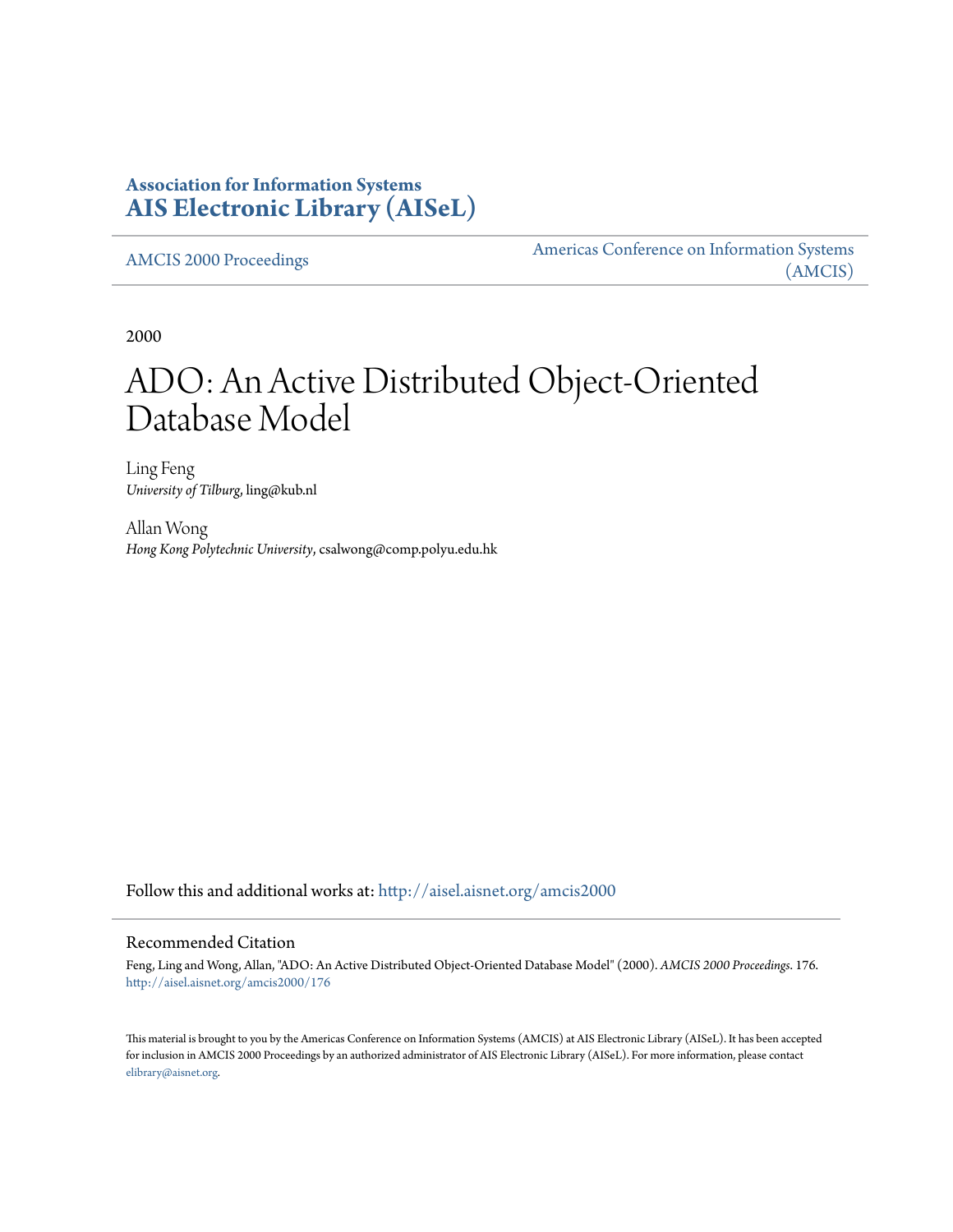### **ADO: An Active Distributed Object-Oriented Database Model**

Ling Feng, Tilburg University, InfoLab, PO Box 90153, 5000 LE Tilburg, The Netherlands, ling@kub.nl Allan Wong, Dept. of Computing, Hong Kong Polytechnic University, China, csalwong@comp.polyu.edu.hk

#### **Abstract**

Object-oriented databases are emerging as a newgeneration database technology for complex applications. In this paper, we present an active distributed object-oriented (ADO) database model, which can capture not only *passive behaviors* but also *active behaviors*  of complex objects. Besides, the *distribution* nature of objects can be reflected from within the model as well. Based on the model, we have developed a prototype **active** distributed object-oriented database management system, and applied it to a housing property management application.

Keywords: *Object-oriented database, object, active object, object distribution, and database model.* 

#### **1 Introduction**

Object-oriented database systems are emerging as the new-generation database technology especially for complex applications (e.g., CAD/CAM, CASE, GIS, AI, etc.) in terms of rich data types, efficient support for complex objects, and computing power. Usually, these non-standard application areas require timely responses to critical situations, sophisticated constraint management and adaptiveness to changing business policies. It is thus desirable for the next-generation database systems to be *active* in the sense that they are able to react *automatically* rather than *passively* to certain events by means of knowledge (e.g., triggers) stored in the databases [KR98]. In addition, the rapid proliferation of computer networks has enabled users to easily access a large number of data sources scattered around different sites, making the *distributed* database management more and more important in the new era.

In this paper, we present an active distributed objectoriented (ADO) database model for our distributed objectoriented database management system. In the model, both *passive and active* behaviors of objects can be explicitly captured into classes. Moreover, different from previous object-oriented database models, the distribution nature of objects across sites can also be reflected in the database model. Based on the ADO model, we have successfully developed a prototype active distributed object-oriented database management system, which can manage both distributed and active objects. This system can be used in a number of complex applications, such as engineering design and manufacturing, geographic information systems, knowledge-based systems, scientific and multimedia databases, etc.

#### **2 Related Work**

Database management systems (DBMSs) have been available for three decades, originating in the form of the hierarchical and network models. In 1970, the relational data model was introduced by Codd [Cod70]. It **is** based on a simple and uniform data structure - the relation, and view data as collections of records in these relations. The relational data model revolutionized the database field by separating logical data representation from physical implementations. Its inherent simplicity laid a solid theoretical foundation for relational DBMSs, and led to the development of powerful, non-procedural query language [Cod71, Cod72a, Cod72b, Cod79].

While the relational data model hides many implementational details, it is nonetheless closer to how the DBMS stores data than to how a user thinks about the underlying real-world enterprise. To bridge this gap, several semantic data models have been proposed to assist in the process of database design [Abr74, AM86, HM81]. Semantic models allow the user to come up with a good initial description of the data in an enterprise. Research in semantic modeling has articulated a number of constructs which provide mechanisms for representing structurally complex interrelations between data (e.g., ISA relationships), typically arising in the real-world [HK87, HK90]. A widely used semantic data model called the *entity-relationship* model can **facilitate** pictorially description of entities and the rela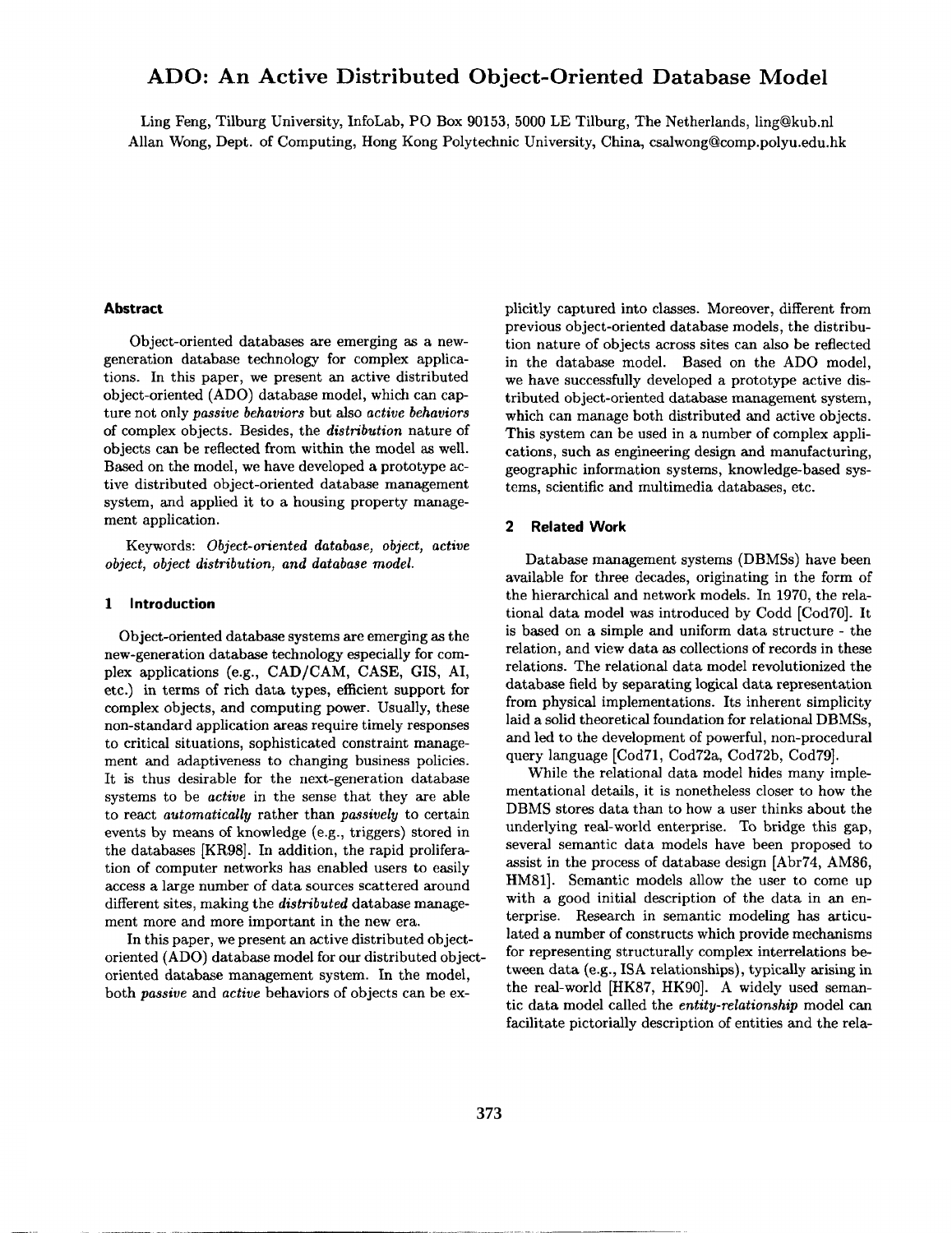tionships amongst them [Che76].

More recently, inspired by the object-oriented paradigm from programming languages, database researchers turn their attention towards incorporating the behavioral aspect of data into database models, and develop objectoriented data models [KBC+88, Kim90b, Kim90a, LRV88, PS87, MD90, Fe90, ADM+89, HtH98]. Basically, an object-oriented data model is a set of object-oriented concepts for modeling data. It allows the explicit representation of object classes (or abstract data types). Each object in a database is identified by its surrogate rather than by its value. The methods (operations) which are encapsulated within objects can be inherited from one class to another [RBP+91, ZM90, Kim93, DD95].

Besides building a completely new object-oriented data model from the ground up, database researchers pursue other alternative approaches, including the development of object-oriented middleware to provide a object programming layer on top of relational database systems, and the extension of relational data model with built-in object capabilities to object-relational data models [CD96, CCN+99, Sto96, LOL98]. Different from object-oriented data models, object-relational data models start with the relational model and SQL query language. The attractiveness of this approach is that object capabilities can be added to industrially-proven database systems that already offer many valuable data management functions [CCN+99].

Nowadays, object-based data models have strongly enhanced database support for applications where complex objects play a central role [DHR96]. In the area of standards, SQL3 is moving in the direction to incorporate objects into relational data model. The Object Database Management Group (ODMG) has drafted object-oriented database standards for an object **data**  language (ODL), an object query language (OQL), and a C++ programming interface for manipulating and querying object databases [Cat96].

#### **3 The ADO Database Model**

The constituent components of the ADO database are objects, classes and their partial relationships. Each object is instantiated from a class. The class defines the structure of an object, as well as its dynamic behaviors. All classes in the database form an inheritance hierarchy, where a class can inherit all the structures and behaviors from its superclasses. In addition, a class can reference other classes to become an aggregate class.

We start a formal description of the ADO database model with the following notations:

• A series of basic types  $\mathcal{D}_1,\ldots,\mathcal{D}_n$ , whose domains are denoted as  $dom(\mathcal{D}_1), \ldots, dom(\mathcal{D}_n)$ . Let  $\mathcal{DOM} = \bigcup_{i=1}^n \text{dom}(\mathcal{D}_i).$ 

- A finite set of attribute names *AT7-.*
- A countably infinite set of identifiers  $ID$ .

#### **3.1 Values**

**Definition** 3.1 A value *can be* 

- 1) *an* atomic value  $v \in \mathcal{DOM}$ ; or
- 2) a constructional value *v, where*
- $v = \{v_1, v_2, \ldots, v_m\}, \text{ for } \forall j \ (1 \leq j \leq m), \text{ either }$  $v_i \in \mathcal{ID}$  or  $v_i \in dom(\mathcal{D}_i)$   $(1 \leq i \leq n)$ , called a **set** value; *or*
- $v = \langle v_1, v_2, \ldots, v_m \rangle$ , for  $\forall j \ (1 \leq j \leq m)$ , either  $v_j \in \mathcal{ID}$  or  $v_j \in dom(\mathcal{D}_i)$   $(1 \leq i \leq n)$ , called a list value; *or*
- $v=[a_1:v_1, \ldots, a_m:v_m], \text{ for } \forall j \ (1 \leq j \leq m),$  $a_j \in \mathcal{ATT}$  and  $v_j \in \mathcal{DOM} \cup \mathcal{ID}$ , called a **tuple** value.

 $\overline{a}$ 

An empty value is the only value that can be used as an atomic value, a set value, a list value, or a tuple value, denoted as  $\phi$ , { }, <>, or [ ], respectively. Corresponding to atomic values, we call set, list and tuple values uniformly as constructional values. Let  $V$  denote the set of all possible values in the database system, including both atomic and constructional values.

#### 3.2 **Objects**

Any real-world entity is an object with a systemwide unique identifier. An object encapsulates a static state and dynamic behaviors. The values of attributes of an object constitute the state of the object, and the methods associated with the object operate on its state. Since all the objects of a class have the same methods, we delegate the behavioral capabilities of objects to their classes, and simplify the object definition as follows:

**Definition 3.2** An object o is a 2-tuple  $(o_{id}, o_{val})$ , *consisting of an identifier Oid and a value oval, where*   $o_{id} \in \mathcal{ID}$  and  $o_{val} \in \mathcal{V}$ .

**Definition 3.3** *Given two objects, o and o', they are* 1) **identical, if and only if**  $o_{id} = o'_{id}$ **;** 

- 2) equivalent, *if and only if*  $o_{val} = o'_{val}$ .
- 

The values of two identical objects are the same. In other words, if  $"o_{id} = o'_{id}"$ , then  $"o_{val} = o'_{val}"$ . How ever, " $o_{val} = o'_{val}$ " does not imply " $o_{id} = o'_{id}$ ".

Assume function  $ref(o)$  return a set of identifiers, referenced within the value of object o.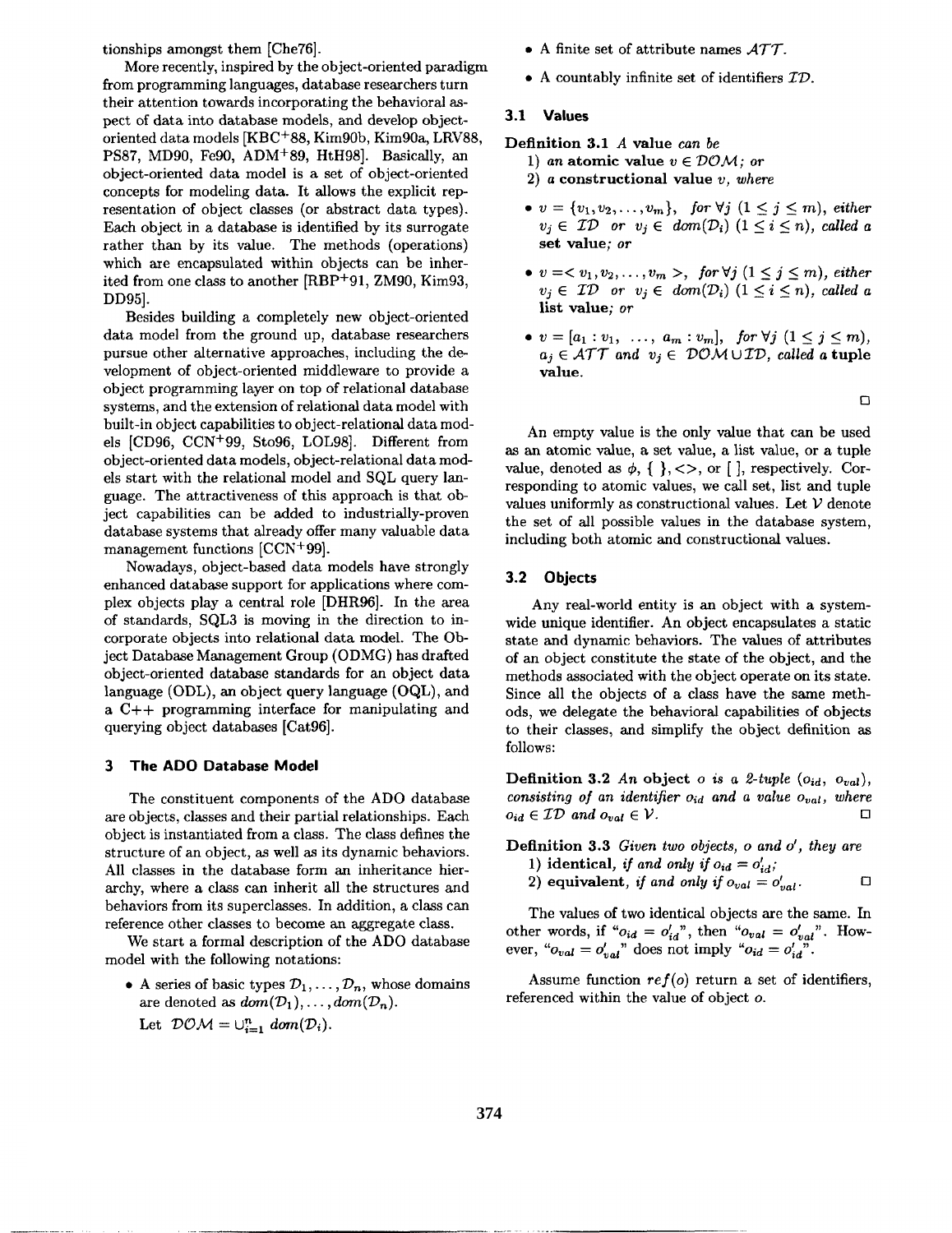Definition 3.4 *A set of objects 0 is* closed *if and only if the following conditions hold:* 

1) O *is finite;* 

$$
2) \ \forall o, o' \in O, \ o_{id} \neq o'_{id};
$$

3) 
$$
\forall o \in O, ref(o) \subseteq \{x_{id} \mid x \in O\}.
$$

#### 3.3 **Structures**

Values are instances of types, which can be either basic types (e.g., *integer, float, char, boolean,* etc.), or constructional types. We call the structure of a basic type a basic structure, and the structure of a constructional type a constructional structure. A constructional structure can be built using the *set, list and tuple* constructors. Let  $B$  and  $C$  denote the set of basic and constructional structures, respectively. The whole set of structures in the system  $S (=B\cup C)$  can be recursively defined as follows:

#### Definition 3.5 A structure *s can be*

- 1) *a basic structure; or*
- 2) *a constructional structure, where*
- $s = \{x\}$ , where x is a structure  $(x \in S)$ , called set **structure;** *or*
- $s =$ , where x is a structure  $(x \in S)$ , called **list structure;** *or*
- $s = [a_1 : x_1, \ldots, a_m : x_m],$  for  $\forall j$   $(1 \leq j \leq j)$ m),  $a_i \in \mathcal{ATT}$ , and  $x_i$  is a structure  $(x_i \in \mathcal{S})$ , *called* tuple **structure.**

 $\Box$ 

**Definition 3.6** Given two tuple structures in  $C$ ,  $s =$  $[a_1 : s_1, \ldots, a_m : s_m, \ldots, a_n : s_n]$  and  $s' = [a_1 : s_1, \ldots, a_m : s_m]$  $s_1, \ldots, a_m : s_m$ , *s* is a sub-structure *of s'*, denoted as  $s \leq_{st} s'$ , if and only if s has more attributes than  $s'$ , *i.e.,*  $m \leq n$ *. In other words, the sub-structure s' of s is more specific, while structure s is more general.*  $\Box$ 

Assume function *refer(s)* return the set of structures, referenced within the structure s.

Definition 3.7 A set of structures  $\Delta$  is called a schema, *if and only if the following conditions hold:* 

- 1)  $\Delta$  *is finite;*
- 2) *Each structure has a unique structure name;*

3)  $\forall s \in \Delta$ ,  $refer(s) \subseteq \Delta$ . Definition 3.8 *Let A be a schema and 0 be a closed object set. An* interpretation *of structure*  $s \in \Delta$  *on O* 

*can be defined using a mapping function*  $I: \Delta \rightarrow O$  *as follows:* 

1) *when s is a basic structure (assume s is the structure of the basic type Di without loss of generality), then*   $I(s) = \{o \mid (o \in O) \land (o_{val} \in dom(\mathcal{D}_i))\};$ 

2) *when s is a constructional structure,* 

- if  $s = \langle x \rangle (x \in \Delta)$ , then  $I(s) = \{o \mid (o \in \Delta) \}$  $O) \wedge (o_{val}$  is a list value)  $\wedge$  (for any list element  $e_i$  in  $o_{val}$ ,  $e_i \in I(x)$ };
- *if*  $s = \{x\}$   $(x \in \Delta)$ , *then*  $I(s) = \{o \mid (o \in \Delta)\}$ *O)*  $\wedge$  (*oval is a set value*)  $\wedge$  (*for any set element*  $e_i$  in  $o_{val}$ ,  $e_i \in I(x)$ };
- *if*  $s = [a_1 : x_1, \ldots, a_m : x_m]$   $(x_1 \in \Delta, \ldots, x_m \in$  $\Delta$ ), then  $I(s) = \{o \mid (o \in O) \wedge (o_{val} \text{ is a tuple value})\}$  $\wedge$  (for any attribute value  $e_a$ , in  $o_{val}$ ,  $e_a$ .  $\in$  $I(x_i))$ .

 $\Box$ 

Definition 3.9 *Let A be a schema and O be a closed object set.* 

1) An interpretation  $I(s)$  of structure  $s \in \Delta$  on O is smaller than another interpretation  $I'(s)$ , if and only *if*  $I(s) \subset I'(s)$ .

2) The model of schema  $\Delta$  on O is the maximum in*terpretation I\*, where for*  $\forall s \in \Delta$ ,  $I^*(s) = Max(I(s))$ . *[]* 

**Theorem 3.1** *The model of a schema*  $\Delta$  *on a closed object set 0 always exists.* 

Proof 3.1 *Since 0 is a closed object set, according to Definition 3.4, there exists a finite set of interpretations on O. The theroem holds if we can prove that the union of two interpretations is also an interpretation, as the maximum interpretation is just the union of all the interpretations.* 

Without loss of generality, let I and I' be any two *interpretations, and*  $I'' = I \cup I'$ *. For*  $\forall s \in \Delta$ ,  $I''(s)$ *satisfies the property 1) in Definition 3.8 when s is a basic structure.* 

*In the case that s is a set structure*  $(s = \{x\}, x \in \Delta)$ , *according to Definition 3.8, any element in*  $I(s)$  *or*  $I'(s)$ *is in I(x), thus, any element in*  $I''(s) (= I(s) \cup I'(s))$  *is also in I(x), satisfying the property 2) in Definition 3.8. Similarly, we can prove the tenability of the property 2) for I"(s) when s is a list or tuple structure.*  $\Box$ 

#### **3.4 Passive Behaviors**

We use *methods* to describe the passive behaviors of objects. On receipt of a message consisting of a name and some arguments, the object will search the matching method, and then execute the corresponding program code of the method.

Definition 3.10 Let  $\Delta$  be a schema. A signature on  $\Delta$  is a mapping  $s_1 \times \ldots \times s_n \rightarrow s$ , where  $s_1, \ldots, s_n$ ,  $s\in\Delta$ .

Definition 3.11 A method  $m$  is a 3-tuple  $(m_{name},$  $(m_{sig}, m_{code})$ , consisting of a method name  $m_{name}$ , a *signature*  $m_{sig}$ , and a program code  $m_{code}$ .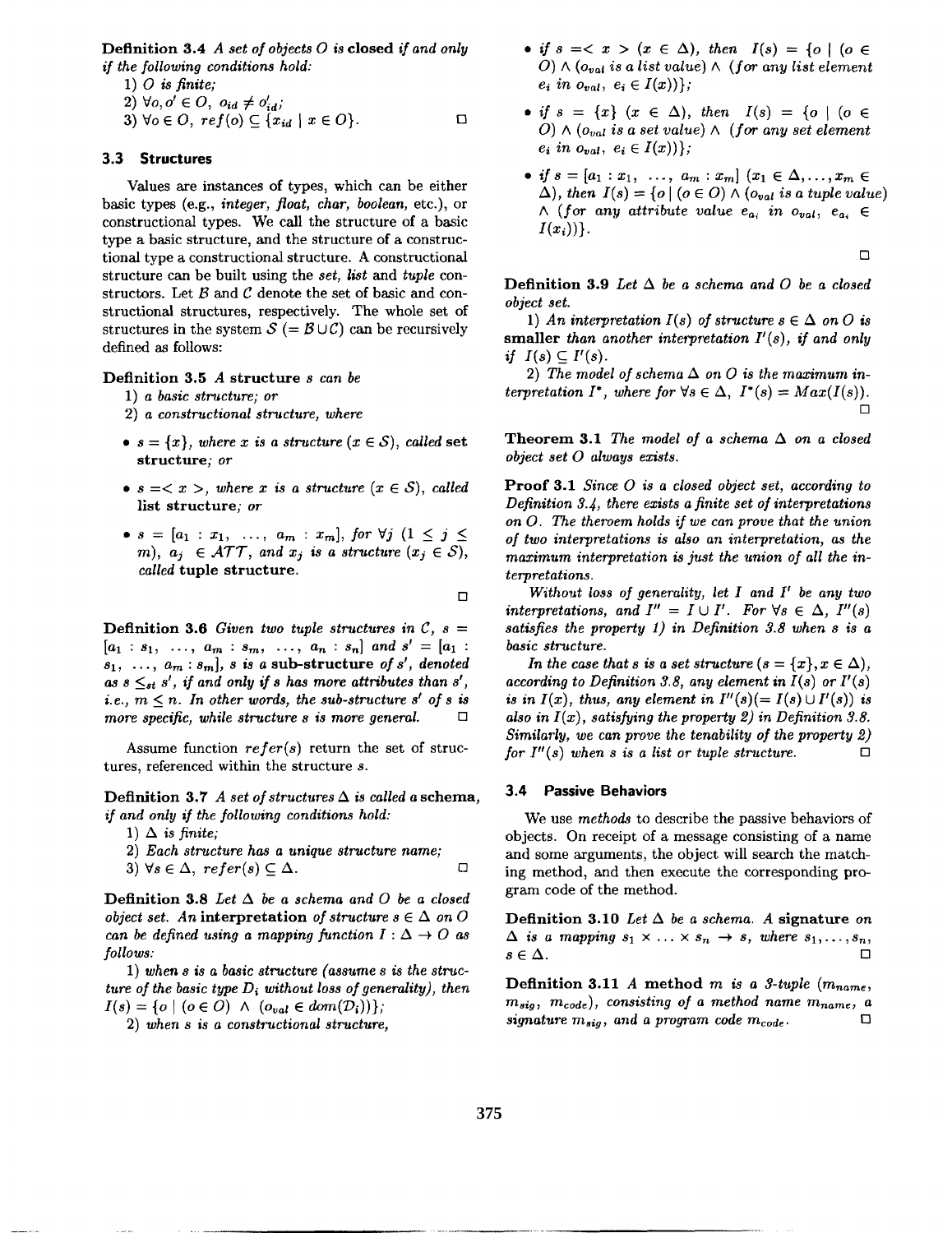#### **3.5 Active Behaviors**

The active behaviors of objects are expressed by means of triggers, i.e., event/condition/action (ECA) rules IBM91]. When a certain event arises and the condition holds, the action will be triggered for execution.

Definition 3.12 A trigger *g* is a 5-tuple ( $g_{name}$ ,  $g_{event}$ ) *gcond, gaction , grime), consisting of a trigger name gnarne ,*  an event in terms of a method  $g_{event}$ , a predicate  $g_{cond}$ *defined on attributes, a triggered method gaction, and the time gtime to execute gaction. The time grime can be either immediately following the triggering method gevent, or before the commit of gevent.*  $\Box$ 

#### **3.fi Classes**

A class is used to create a set of objects that share the same structure, and the same passive and active behaviors.

**Definition 3.13** Let  $\Delta$  be a schema. A **class**  $c$  is a  $\emph{4-tuple}$  (*Cname, Cstruct, Cmethods, Ctriggers*), *consisting of a class name*  $c_{name}$ *, a tuple structure*  $c_{struct} \in \Delta$ , a *set of methods*  $c_{methods}$ *, and a set of triggers*  $c_{triggers}$  $associated$  with class  $c$ .

We define two partial relationships (i.e., *is-a* and *part-of)* of classes as follows:

Definition 3.14 *Class c is a* subclass *of class c', de*noted as  $c \leq_{is-a} c'$ , if and only if the following condi*tions hold:* 

- 1)  $c_{struct} \leq st \ c'_{struct}$ ;
- 2)  $\forall m' \in c'_{methods}$ ,  $\exists m \in c_{methods}$ , such that  $m_{name} = m_{name}$ ;
- $3) \ \forall g' \in c'_{triagera}, \ \exists g \in c_{triggers}, \text{ such that }$  $g_{name} = g'_{name}$ ;  $\Box$

**Definition 3.15** *Let*  $[a_1 : s_1, ..., a_n : s_n]$  *be the structure of class d. Class c is an* **aggregate class**  *of c', denoted as*  $c \leq_{part-of} c'$ *, if and only if*  $\exists s_k (1 \leq$  $k \leq n$ )  $(s_k = c_{struct})$ .

Definition 3.16 *Two classes c and c' are relevant*, *denoted as*  $c \xleftrightarrow{\text{rel}} c'$ , if and only if either of the fol*lowing conditions holds:* 

1) 
$$
c \leq_{is-a} c'
$$
, or  $c' \leq_{is-a} c$ ;

2) 
$$
c \leq_{part-of} c'
$$
, or  $c' \leq_{part-of} c$ .

Definition 3.17 A **class lattice** F *is a set of classes, if and only if the following conditions hold:* 

1)  $\Gamma$  *is finite;* 

2) *Each class has a unique class name. That is,*   $\forall c, c' \in \Gamma, \ c_{name} \neq c'_{name}.$ 

3)  $\forall c \in \Gamma, \ \{c'|c' \leftrightarrow_{class} c\} \subseteq \Gamma;$ 

4) *From a unique root class*  $c_{root} \in \Gamma$ , all other *classes in*  $\Gamma - \{c_{root}\}$  *can be traced. That is, for*  $\forall c \in \Gamma$ , *either c*  $\longleftrightarrow$   $c_{root}$ , or  $\exists c_1, \ldots, c_n \in \Gamma$ , such that  $c \stackrel{rel}{\longleftrightarrow} c_1 \stackrel{rel}{\longleftrightarrow} \dots \stackrel{rel}{\longleftrightarrow} c_n \stackrel{rel}{\longleftrightarrow} c_{root}.$ 

#### **3.7 Distributed Databases**

A database schema is a class lattice, whose instances are objects belonging to the classes in this lattice. The value of each such object, in terms of its attributes, matches the structure of the associated class. In other words, the object value must be within the maximum interpretation of the tuple structure of the class.

In our system, objects of a class can be horizontally partitioned based on either the class itself or its relevant class. The former *self-class-based partition* is similar to the traditional horizontal method used in relational databases, where partitioning is performed according to a predicate defined on attributes of this class. For the latter *relevant-class-based partition,* partitioning of a class arises from the fragmentation of its relevant classes. Thus, the partitioning predicate is defined on the attributes of its relevant class instead.

Definition 3.18 *Let F denote a class lattice. A* fragmentation f of *class*  $c \in \Gamma$  is a tuple (f<sub>Pred</sub>, f<sub>node1</sub>,  $\dots, f_{node_{f_n}}),$  specifying the partitioning predicate  $f_{Pred}$ and the nodes  $f_{node_1}, \ldots, f_{node_{f_n}}$  to which the corre*sponding partition is distributed. []* 

Assume function *Object(c)* return the whole set of objects in class  $c$ , and function  $FObject(c, f_i)$  return a set of objects in the fragment  $f_i$  of class  $c$ .

Definition 3.19 *Let F denote a class lattice. A* fragmentation schema *of class*  $c \in \Gamma$  *is a tuple* 

 $\Lambda = (\Lambda_{type}, \Lambda_{ref}, \Lambda_{f_1}, \ldots, \Lambda_{f_{n_c}}),$  where

1)  $\Lambda_{type}$  is the partitioning method, which can be *either* "self-class-based" *or* "relevant-class-based";

2) *if*  $\Lambda_{t \nu \nu e}$  = "relevant-class-based", then  $\Lambda_{ref}$  is the *relevant class where the partitioning predicates apply;* 

3)  $\Lambda_{f_1}, \ldots, \Lambda_{f_{n_c}}$  is a list of fragments of class c, sub*ject to the following constraints:* 

- For  $\forall o \in FObject(c, f_i) \ (1 \leq i \leq n_c),$  *it satisfies the predicate of fragmentation*  $\Lambda_{f_i}$  *if*  $\Lambda_{type}$  = *"self-class-based'; Otherwise, its relevant object o' (where*  $o' \in FObject(c', f_i)$  *and*  $o \xleftrightarrow{rel} o'$ *) satisfies the predicate of fragmentation*  $\Lambda_{f_i}$ .
- For  $\forall o \in Object(c)$ , there exists only one fragment  $f_i$   $(1 \leq i \leq n_c)$ , such that  $o \in FObject(c, f_i)$ .
- $Object(c) = \bigcup_{i=1}^{n_c} FObject(c, f_i)$
- $\forall f_i, f_j \in \{f_1, \ldots, f_{n_c}\},\$  $FObject(c, f_i) \cap FObject(c, f_j) = \phi$

*[]* 

Definition 3.20 *A database is a 4-tuple DB* =  $(N_{DB},$  $\Gamma$ ,  $O$ ,  $\Upsilon$ ), *consisting of a database name N<sub>DB</sub>*, a class *lattice F, a closed object set O, and a class fragmentation schema set*  $\Upsilon$  *in*  $\Gamma$ *, where for*  $\forall o \in O$ *, there exists a class c*  $\in$   $\Gamma$ *, such that*  $o \in I^*(c_{struct})$ *.*  $\square$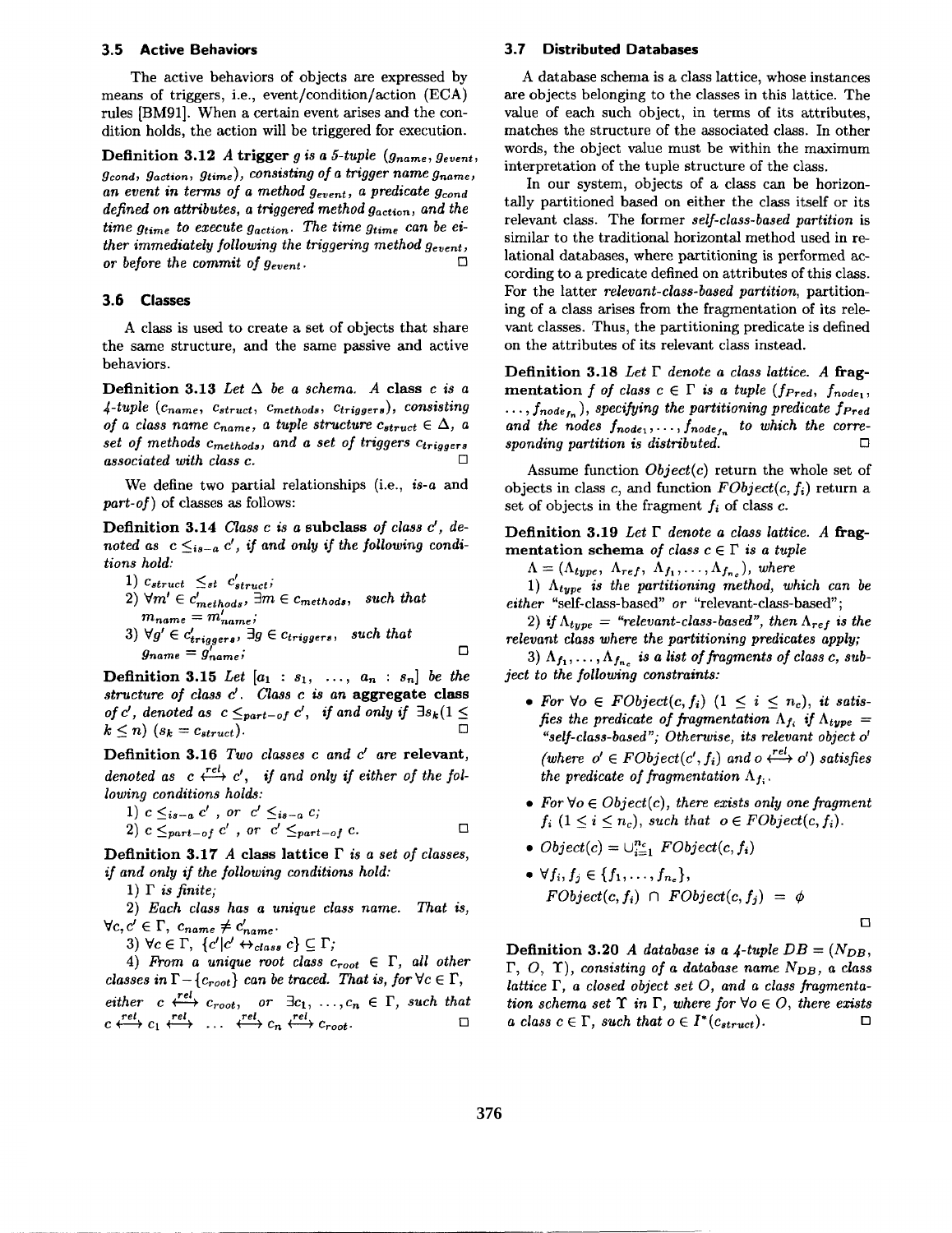#### **4 A Housing Property Management Application**

Based on the ADO database model, we have built up a housing property management application for a newly developed region. The core functions of the system include:

- effectively storing all the housing information, such as housing type (state, private, commercial), location, construction company, time of completion, architecture, number of rooms, decoration, etc., in the area.
- multidimensionally viewing all the transportation facilities, such as roads, railways, gas stations, etc., in the area.
- demonstrating all services, such as shops, hotels, etc., in the area.
- easily querying and managing housing information and surrounding facilities.



denotes "part-of" relationship

Figure 1: One portion of the application database schema

Figure 1 shows part of the application database schema. Each entity in the schema is represented by a class.

```
1) class-name: AREA
```

| class-structure: |                    |
|------------------|--------------------|
| areaNo:          | integer;           |
| name:            | $char[12]$ ;       |
| position:        | char[4];           |
| picture:         | IMAGE;             |
| sound:           | VOICE;             |
| transport:       | Struct(TRANSPORT); |
| service:         | Struct(SERVICE);   |
| living:          | Struct(HOUSE);     |
|                  |                    |

class-method:

```
void showPicture (IMAGE picture) {...}
```
void soundIntroduce (VOICE sound) {...}  $\ldots$ 

| name:      | synBroadcast                 |
|------------|------------------------------|
| event:     | showPicture (IMAGE picture)  |
| condition: | TRUE                         |
| time:      | <b>IMMEDIATE-AFTER</b>       |
| action:    | soundIntroduce (VOICE sound) |
|            |                              |

AREA is the class name. IMAGE and VOICE are two additional data types introduced for handling image and audio multimediate objects in the system. As their values are actually big sequences of characters, we view them as a special kind of basic data types. Inside the AREA class structure, the attributes *transport, service, livin9* get values from the structures of class TRANS-PORT, SERVICE, HOUSE, respectively. Two methods of the class AREA, *showPicture* and *soundlntroduce,*  introduce the area in visual-audio ways. One trigger of the class AREA is named *synBroadcast.* Its active function is that once the *showPicture* method is called and executed, immediately following it, the *soundlntroduce*  method will be automatically invoked.

2) class-name: TRANSPORT class-structure:

| .               |             |
|-----------------|-------------|
| trafficMap:     | IMAGE:      |
| road:           | ROAD-ST;    |
| railway:        | RAILWAY-ST; |
| gasStation:     | STATION-ST; |
| $\ldots \ldots$ |             |

class-method:

```
void displayRoad (ROAD-ST road) {...} 
void displayRail (RAILWAY-ST railway) {...} 
void displayGasStation (STATION-ST gasStation) 
  {...} 
  . . . . . .
```
ROAD-ST, RAILWAY-ST, and STATION-ST are three constructional data structures, defined as follows:

```
ROAD-ST ={[roadName: char[12], roadPosi: { <float, float> } ] }.RAILWAY-ST = 
   { [railName: char[12], railPosi: \{ <float, float> \} \}.
STATION-ST ={ [stationName: char[12], stationPos: { <float, float> } } ] }.
```
3) class-name: SERVICE

| class-structure: |              |  |
|------------------|--------------|--|
| name:            | char[24];    |  |
| kind:            | $char[12]$ ; |  |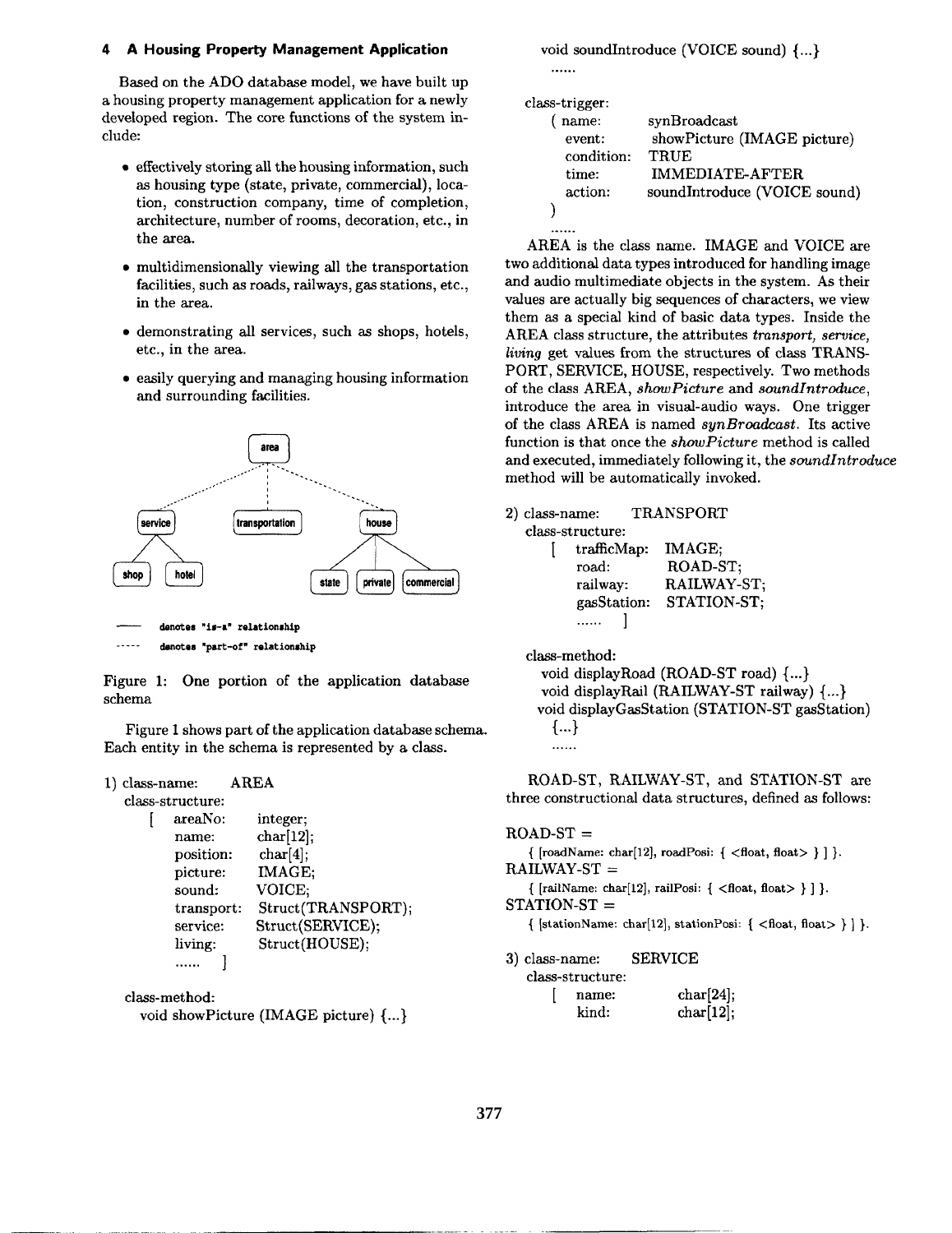| location:     | char[36]; |
|---------------|-----------|
| payMethod:    | char[24]; |
| serviceScope: | TEXT;     |
| <u>.</u>      |           |
|               |           |

TEXT is another special basic data type introduced for handling strings of variable lengths.

```
4) class-name: HOTEL 
   superclass: SERVICE 
   class-structure: 
      [ star: integer; 
          entertain: char<sup>[36]</sup>;
          breakfast: char[36];
           diet: char<sup>[24]</sup>;
          facility: TEXT; 
           ...... 
       . . . . . .
```
5) class-name: SHOP superclass: SERVICE class-structure:  $\text{kind:}$  char $[24]$ ; goodsOnSale: TEXT; guide: TEXT; ......

$$
...
$$

6) class-name: HOUSE class-structure: [ constructCompany: char[36];

| completeTime: | DATE;     |
|---------------|-----------|
| architecture: | char[12]; |
| roomNumber:   | integer;  |
| type:         | char[12]; |
| decorate:     | TEXT:     |
| location:     | char[24]; |
| .             |           |
|               |           |

- 7) class-name: PRIVATE superclass: HOUSE class-structure: ownerName: char[24]; ownerAddr: char[36]; -1 ...... . . . . . .
- 8) class-name: STATE superclass: HOUSE class-structure:
	- organization: char[36];<br>purpose: TEXT; purpose: ......

 $\cdots$ 

```
9) class-name: COMMERCIAL 
  superclass: HOUSE 
  class-structure: 
     [ price: float; 
        deal: BOOLEAN;
        payMethod: char[24]; 
        ...... 
              1
```
class-method:

int DealStatistic (int price) {...}

/\* count the number of houses above a certain price that have been dealt. \*/ . . . . .

Due to space limitation, we illustrate the fragmentation design of class HOUSE and its subclasses, and omit the details of other classes' fragmentation schemas. The objects of class HOUSE, STATE, PRIVATE, COM-MERCIAL are distributed based on the following schemas.

```
fragment-of-class: HOUSE 
fragment-type : self-class-based 
reference-class : nil 
partitions: (. location = "north", node<sub>1.4</sub>;
                \ldots location = "south", node<sub>2</sub>;
                cdot location = "east", node<sub>3</sub>;
                \cdot location = "west", node<sub>4</sub>;
               ) 
fragment-of-class: STATE/PRIVATE/COMMERCIAL 
fragment-type : relevant-class-based 
reference-class : HOUSE 
partitions: (. HOUSE.location = "north", node<sub>1.4</sub>;
               . HOUSE.location = "south", node<sub>2</sub>;
```
 $+$  HOUSE.location  $=$  "east", node<sub>3</sub>;

 $HOUS E. location = "west", node_4;$ 

#### **5 Conclusion**

)

In this paper, we present an active distributed objectoriented (ADO) database model, based on which a prototype active distributed object-oriented database management system has been developed. We have applied the system to a housing property management application, which can handle complex objects including texts, graphics, images, audio and video objects.

#### **References**

[Abr74] J.R. Abrial. Data semantics. In *Data Base Management, North-Holland,* 1974.

[ADM+89] M. Atkinson, D. DeWitt, D. Maier, F. Bancilhon, K. Dittrich, and S.B. Zdonik. The object-oriented database system manifesto. In *Proc. of the 1st Intl.*